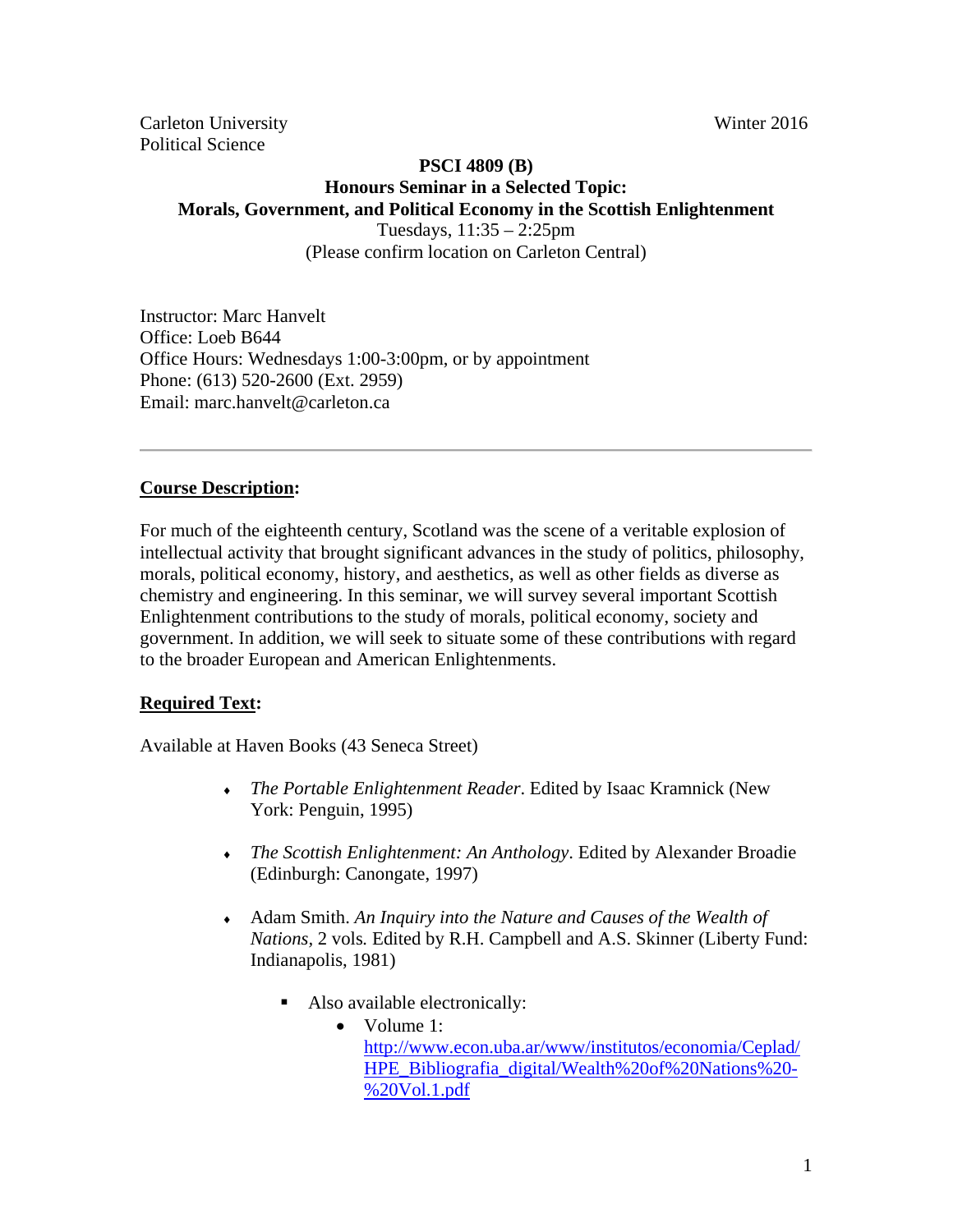$\bullet$  Volume 2: http://www.econ.uba.ar/www/institutos/economia/Ceplad/ HPE\_Bibliografia\_digital/Wealth%20of%20Nations%20vo l2.pdf

## **Course Requirements and Grading Scheme:**

|  | <b>Seminar Participation</b> | 20% |
|--|------------------------------|-----|
|--|------------------------------|-----|

- Presentation #1 15%
- Presentation #2 15%
- Term Paper 50%

## **Seminar Participation**

Each student's seminar participation grade will be based on the quality (not necessarily the quantity) of his or her participation in the seminar discussions. The participation grade will reflect the student's overall contribution to the scholarly environment of the seminar. I expect every student to arrive each week prepared to engage with their colleagues in a critical discussion of the week's readings.

### **Presentations**

Each student will be responsible for making two presentations during the term. Each presentation will be roughly ten minutes in duration. The role of the presenter will be to set the stage and the direction for that particular week's seminar by discussing major concepts or arguments from the week's readings and by raising questions for further discussion.

### **Term Paper**

Each student will be required to submit a 20-25 page term paper. The term paper assignment will be discussed during the first seminar on January 12 and the papers will be due in the final seminar on April 5.

The final seminar of the term (April 5) will be set aside for student presentations of their term papers. Each student will be allotted roughly ten minutes to present an overview of their paper. The presentation will be considered part of the term paper assignment.

## **Late Penalties:**

Term papers submitted after the due date will be subject to a penalty of one third of a letter grade per day (including Saturdays and Sundays).

Extensions will be granted at the discretion of the professor and only for serious and documented medical reasons or for other emergency personal circumstances.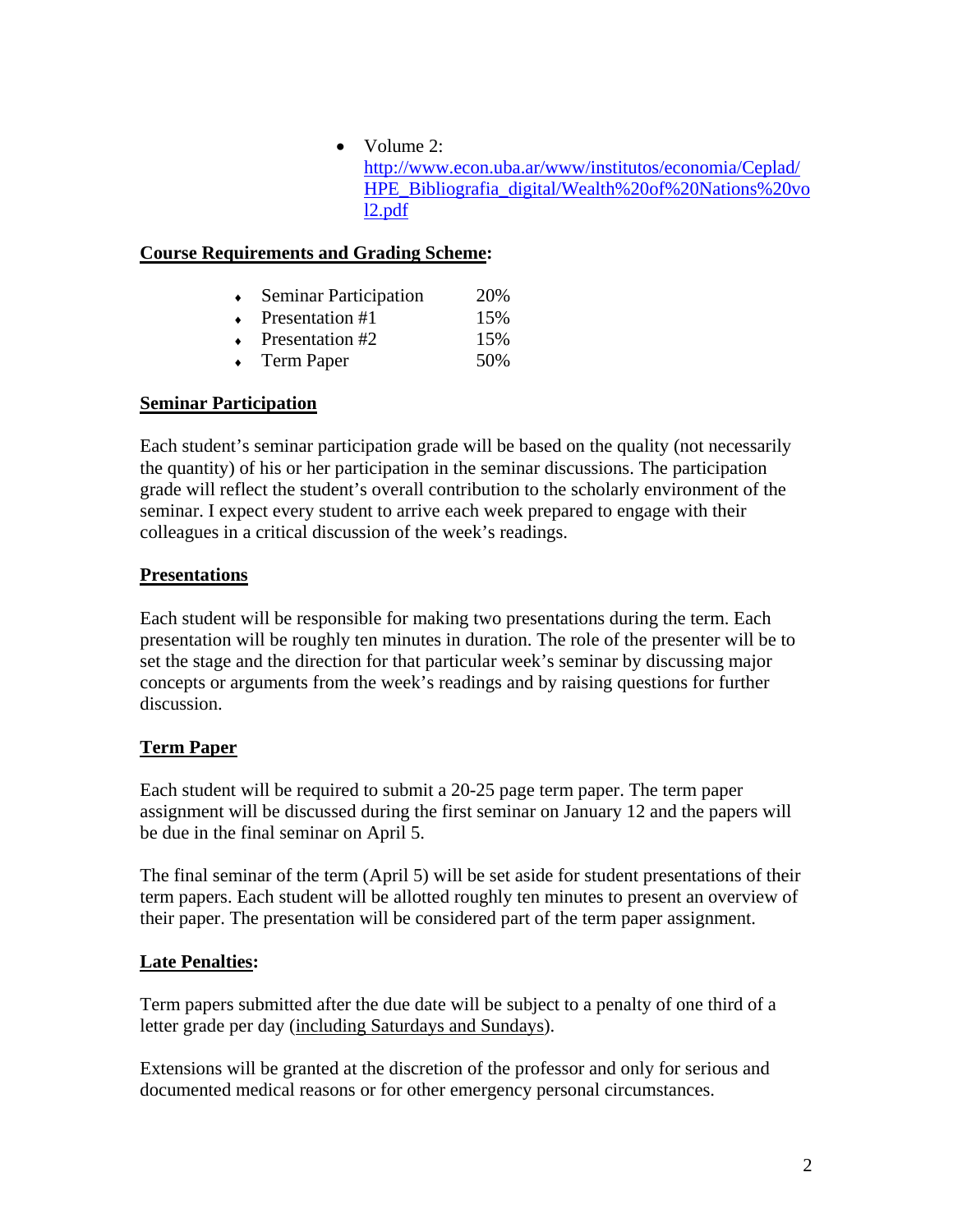### **Course Schedule:**

### **Week 1 (Jan. 12): Distribution of the Syllabus and Introduction to the Scottish Enlightenment**

- Reading:
	- (Available on Ares and cuLearn) Roger Emerson, "The Contexts of the Scottish Enlightenment," in *The Cambridge Companion to the Scottish Enlightenment,* 9-31. Edited by Alexander Broadie (Cambridge: Cambridge University Press, 2010)

### **Week 2 (Jan. 19): General Principles of Enlightenment and the "Science of Man"**

- Readings:
	- "The Enlightenment Spirit: An Overview" (Kramnick, 1-38)
	- Bacon, "The New Science" (Kramnick, 39-43)
	- Newton, "Rules of Reasoning in Philosophy" (Kramnick, 45-47)
	- Hume, "The Science of Man" (Broadie, 37-41)
	- Hume, "A Treatise of Human Nature" (Kramnick, 195-202)

#### **Week 3 (Jan. 26): Morals I – Reason, Sentiment, and Self-Interest**

- Readings:
	- Mandeville, *Fable to the Bees* (Kramnick, 242-254)
	- Hutcheson, "Morality and the Moral Sense" (Broadie, 117-142)
	- Hume, *Enquiry Concerning the Principles of Morals*, sections 1-2 (http://oll.libertyfund.org/titles/341)

### **Week 4 (Feb. 2): Morals II – Hume's** *Enquiry Concerning the Principles of Morals*

- Readings:
	- Hume, *Enquiry Concerning the Principles of Morals*, sections 3-9; Appendices; "A Dialogue" (http://oll.libertyfund.org/titles/341)

#### **Week 5 (Feb. 9): Morals III – Smithian Sympathy and Blair's Stoicism**

- Readings:
	- Smith, "Sympathy, Propriety, and Merit" (Broadie, 157-182)
	- Blair, "On the Proper Estimate of Human Life" (Broadie, 185-198)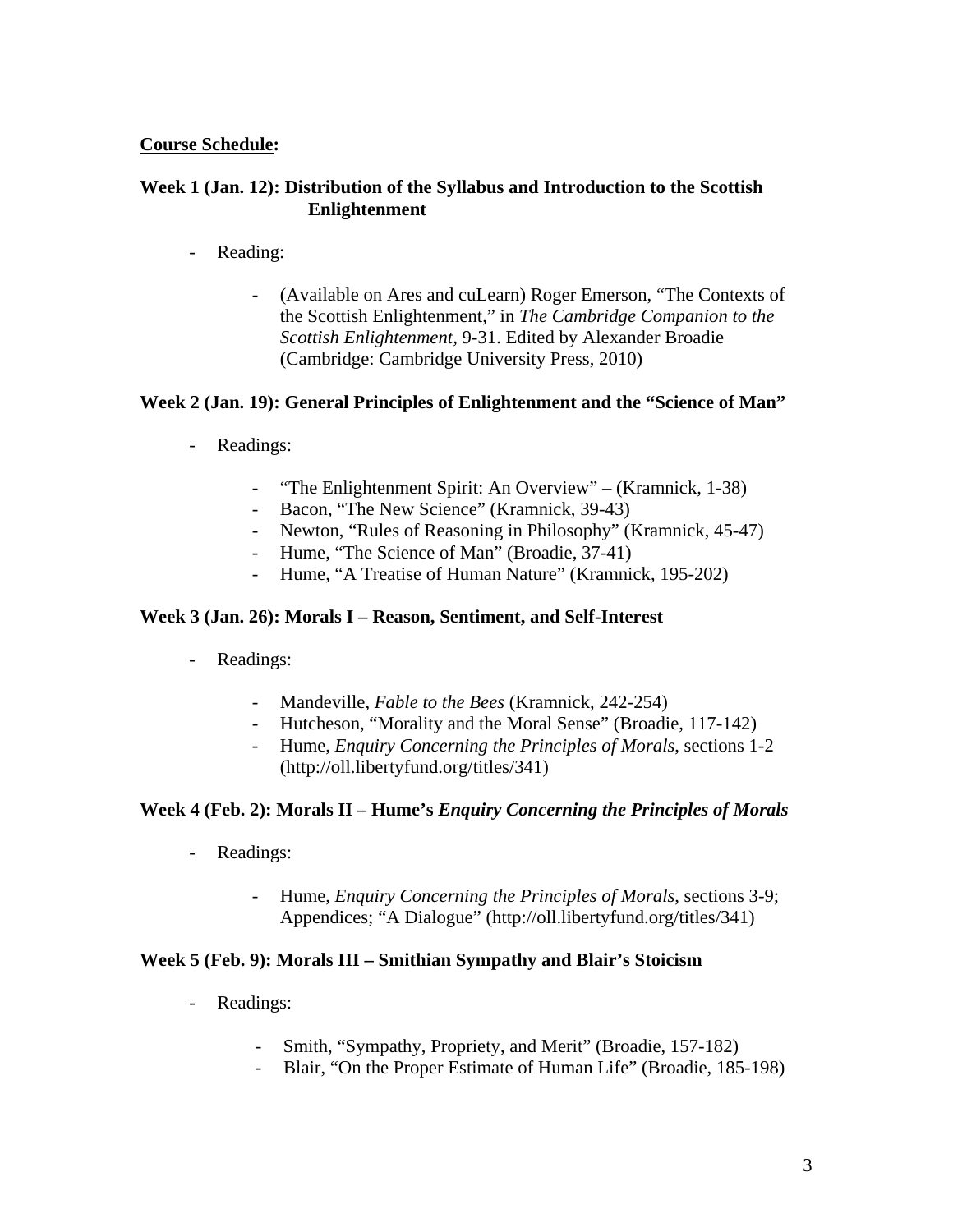## **Week 6 (Feb. 16): No Lecture (Winter Break)**

### **Week 7 (Feb. 23): Government and Society I – Law and the Four Stages of Society**

- Readings:
	- Adam Smith, "The Four Stages of Society" (Broadie, 478-487)
	- John Millar, "The Origin of the Distinction of Ranks" (Broadie, 490- 496)
	- John Millar. "The Powers of the Sovereign" (Broadie, 534-545)
	- Adam Ferguson, "The Origins of Civil Society" (Broadie, 499-506)
	- Adam Ferguson, "Liberty and the Law" (Broadie, 548-557)
	- Henry Home (Lord Kames), "The Rise and Fall of Patriotism" (Broadie, 521-531)

### **Week 8 (March 1): Government and Society II: Hume on Opinion and Convention**

- Readings:
	- Hume, Treatise 3.2.8-10 (davidhume.org)
	- Hume, "Of the Original Contract" (http://oll.libertyfund.org/titles/704)
	- Hume, "Of the First Principles of Government" (Broadie, 509-512 or http://oll.libertyfund.org/titles/704)
	- Hume, "Of the Origin of Government," (Broadie, 515-518 or http://oll.libertyfund.org/titles/704)
	- Hume, "Henry VII," *History of England*, vol.3, xxiv-xxvi (Past Masters Series)

### **Week 9 (March 8): Government and Society III – Factionalism**

- Readings:
	- Hume, "Of Superstition and Enthusiasm" (http://oll.libertyfund.org/titles/704)
	- Hume,"Of Parties in General" (http://oll.libertyfund.org/titles/704)
	- Hume, "Idea of a Perfect Commonwealth" (http://oll.libertyfund.org/titles/704)
	- Madison, *Federalist 10* (Kramnick, 459-466)
	- Madison, *Federalist 51*  (http://www.constitution.org/fed/federa51.htm)

### **Week 10 (March 15): Political Economy I – Context for the** *Wealth of Nations*

- Readings: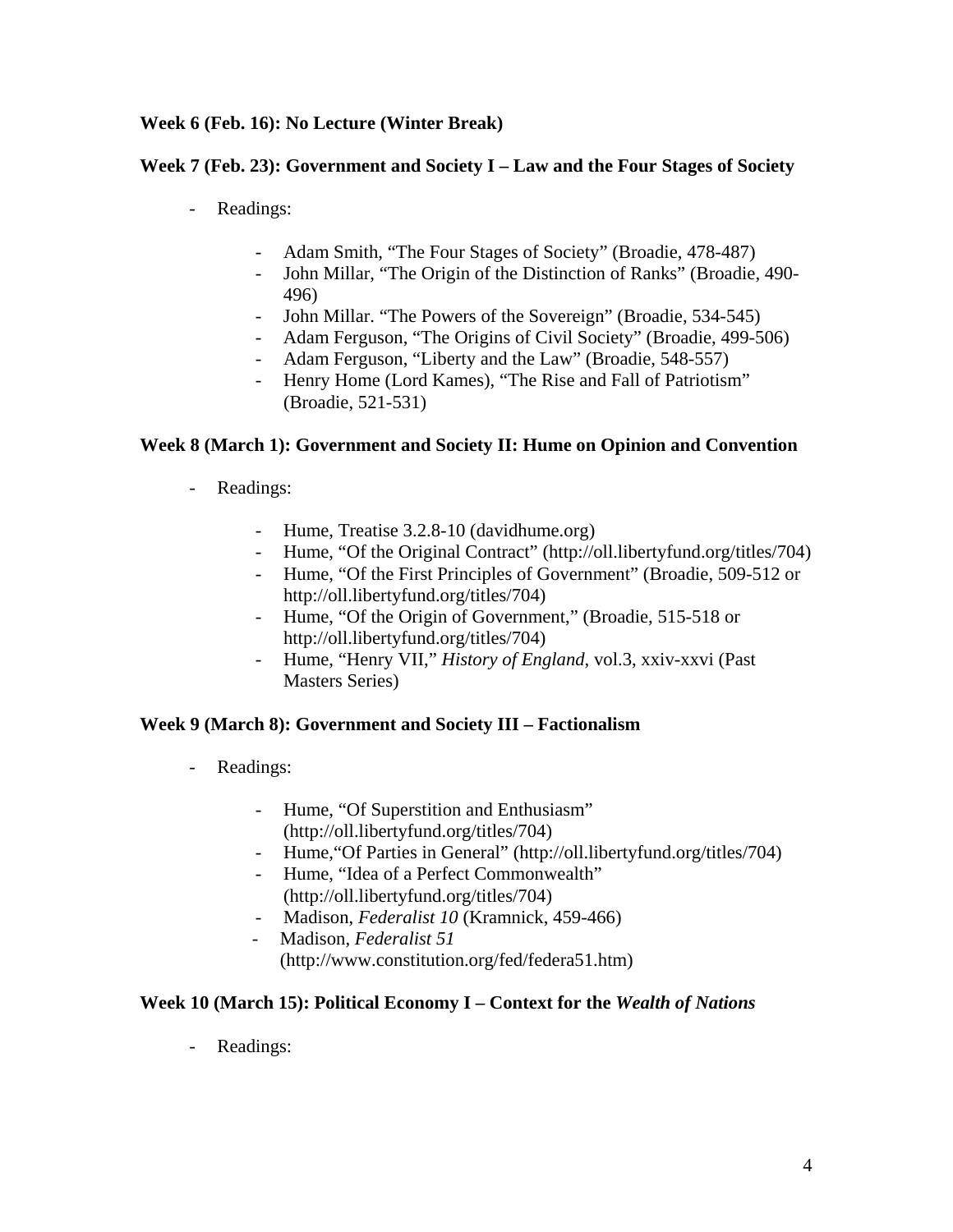- James Steuart, "The Principles of Political Economy" (Broadie, 401- 430)
- Hume, "Of Commerce" (Broadie, 387-397 or http://oll.libertyfund.org/titles/704)
- Hume, "Of Refinement in the Arts" (http://oll.libertyfund.org/titles/704)
- Quesnay, "The Physiocratic Formula" (Kramnick, 496-502)
- Turgot, "Economic Liberty" (Kramnick, 502-505)

### **Week 11 (March 22): Political Economy II –** *The Wealth of Nations*

- Readings: Smith, *Wealth of Nations*
	- o Introduction and Plan of the Work
	- o Book 1, chs.1, 2, 8
	- $\circ$  Book 2, ch.3
	- o Book 3, chs.1, 4

### **Week 12 (March 29): Political Economy III -** *The Wealth of Nations* **(cont.)**

- Readings: Smith, *Wealth of Nations*
	- $\circ$  Book 4, ch.2
	- o Book 4, ch.3 part 2
	- o Book 4, ch.9 (para. 48-52)
	- o Book 5, ch.1 part 3 article II (para. 1-18, 48-61)
	- o Book 5, ch.1 part 3 article III (para. 1-16)
	- o Book 5, ch.1 part 3 Conclusion of the Chapter

### **Week 13 (April 5): Term Paper Presentations**

#### **Academic Accommodations**

The Paul Menton Centre for Students with Disabilities (PMC) provides services to students with Learning Disabilities (LD), psychiatric/mental health disabilities, Attention Deficit Hyperactivity Disorder (ADHD), Autism Spectrum Disorders (ASD), chronic medical conditions, and impairments in mobility, hearing, and vision. If you have a disability requiring academic accommodations in this course, please contact PMC at 613-520-6608 or pmc@carleton.ca for a formal evaluation. If you are already registered with the PMC, contact your PMC coordinator to send me your *Letter of Accommodation* at the beginning of the term, and no later than two weeks before the first in-class scheduled test or exam requiring accommodation (*if applicable*). After requesting accommodation from PMC, meet with me to ensure accommodation arrangements are made. Please consult the PMC website for the deadline to request accommodations for the formally-scheduled exam (*if applicable*).

**For Religious Observance:** Students requesting accommodation for religious observances should apply in writing to their instructor for alternate dates and/or means of satisfying academic requirements. Such requests should be made during the first two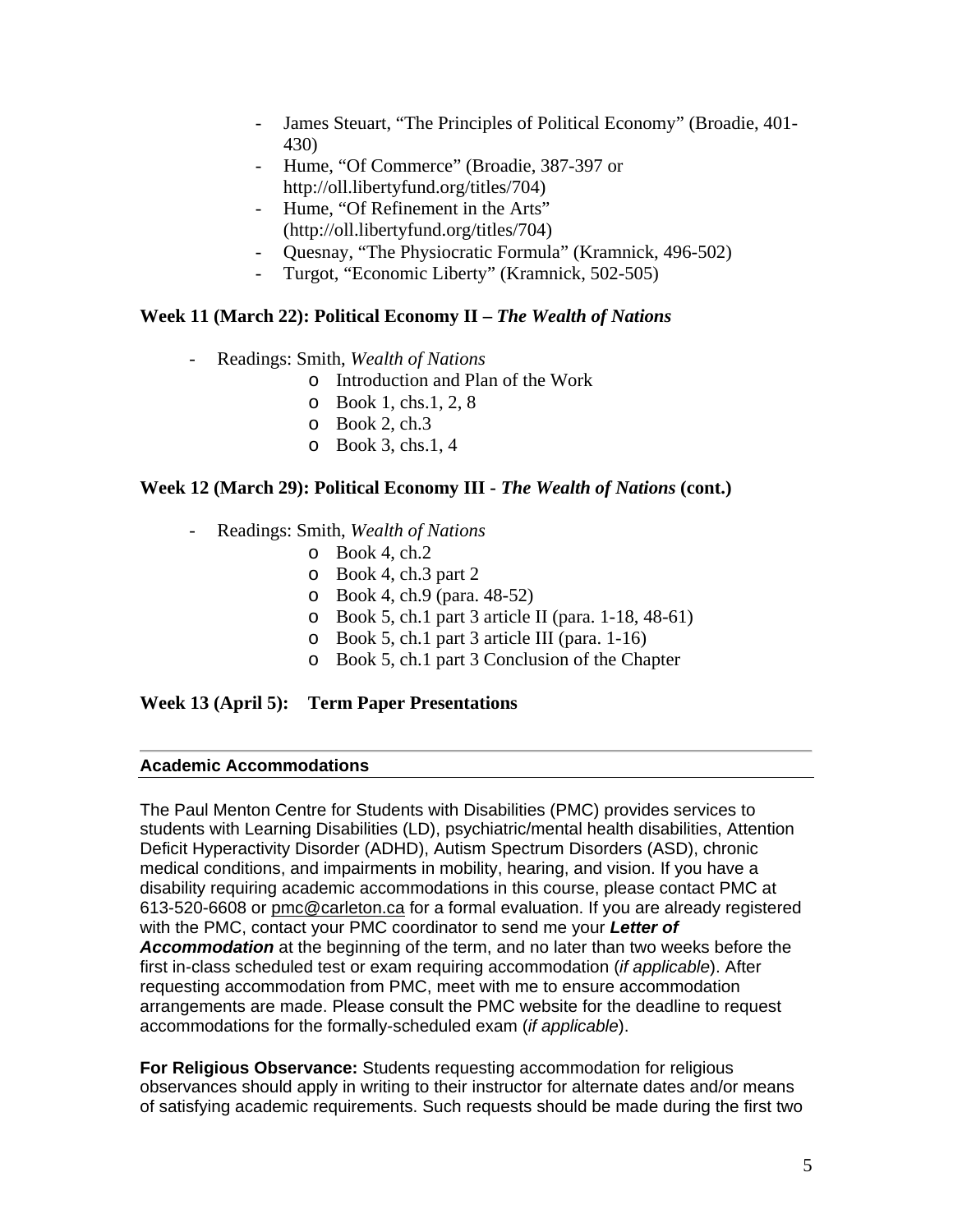weeks of class, or as soon as possible after the need for accommodation is known to exist, but no later than two weeks before the compulsory academic event. Accommodation is to be worked out directly and on an individual basis between the student and the instructor(s) involved. Instructors will make accommodations in a way that avoids academic disadvantage to the student. Instructors and students may contact an Equity Services Advisor for assistance (www.carleton.ca/equity).

**For Pregnancy:** Pregnant students requiring academic accommodations are encouraged to contact an Equity Advisor in Equity Services to complete a *letter of accommodation*. Then, make an appointment to discuss your needs with the instructor at least two weeks prior to the first academic event in which it is anticipated the accommodation will be required.

**Plagiarism:** The University Senate defines plagiarism as "presenting, whether intentional or not, the ideas, expression of ideas or work of others as one's own." This can include:

- reproducing or paraphrasing portions of someone else's published or unpublished material, regardless of the source, and presenting these as one's own without proper citation or reference to the original source;
- submitting a take-home examination, essay, laboratory report or other assignment written, in whole or in part, by someone else;
- using ideas or direct, verbatim quotations, or paraphrased material, concepts, or ideas without appropriate acknowledgment in any academic assignment;
- using another's data or research findings;
- failing to acknowledge sources through the use of proper citations when using another's works and/or failing to use quotation marks;
- handing in "substantially the same piece of work for academic credit more than once without prior written permission of the course instructor in which the submission occurs.

Plagiarism is a serious offence which cannot be resolved directly with the course's instructor. The Associate Deans of the Faculty conduct a rigorous investigation, including an interview with the student, when an instructor suspects a piece of work has been plagiarized. Penalties are not trivial. They may include a mark of zero for the plagiarized work or a final grade of "F" for the course.

Student or professor materials created for this course (including presentations and posted notes, labs, case studies, assignments and exams) remain the intellectual property of the author(s). They are intended for personal use and may not be reproduced or redistributed without prior written consent of the author(s).

**Submission and Return of Term Work:** Papers must be submitted directly to the instructor according to the instructions in the course outline and will not be date-stamped in the departmental office. Late assignments may be submitted to the drop box in the corridor outside B640 Loeb. Assignments will be retrieved every business day at **4 p.m.**, stamped with that day's date, and then distributed to the instructor. For essays not returned in class please attach a **stamped, self-addressed envelope** if you wish to have your assignment returned by mail. Final exams are intended solely for the purpose of evaluation and will not be returned.